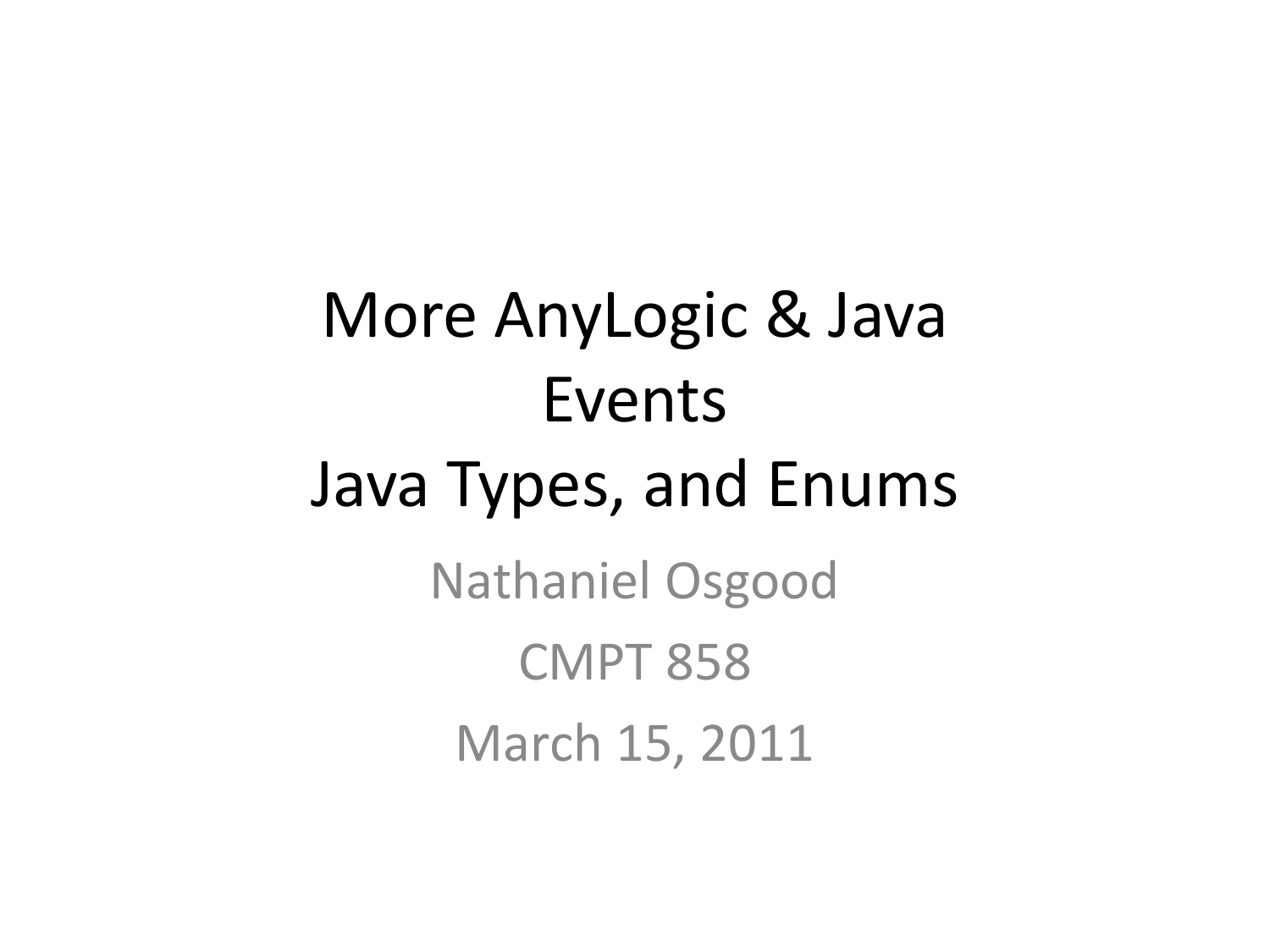### Reminder: Rates & Events

- *Rates* and *Timeouts* are associated with types of events in AnyLogic
- Events can also be declared explicitly from the pallette **Dynamic Event** 
	- Dynamic events can have multiple instances
		- Each instance can be scheduled at the same time
		- The instances disappear after event firing
	- Regular (static) events can be rescheduled, enabled/disabled, but can only have one scheduled firing at a time
- There are some subtleties with events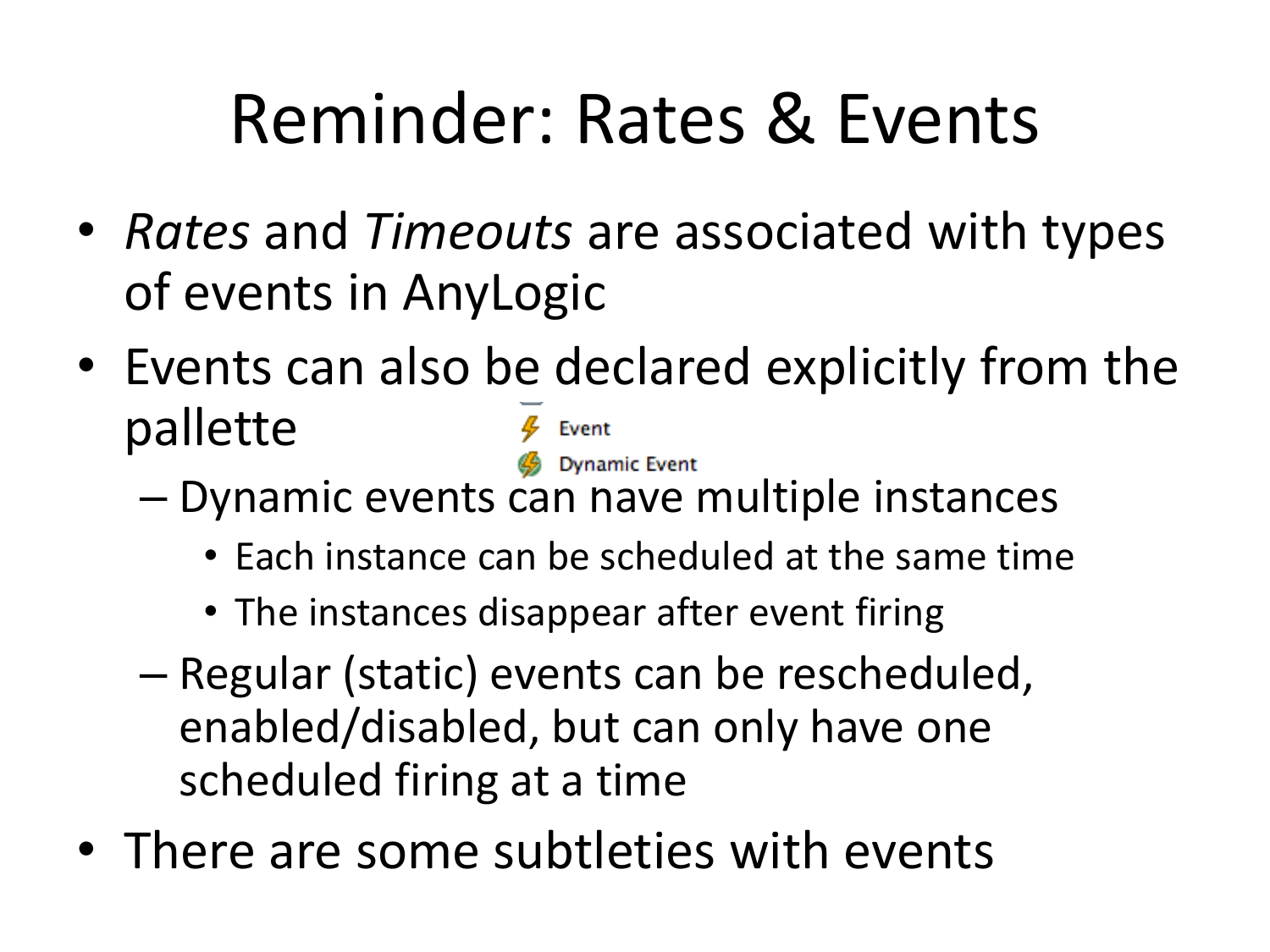#### Built-In Events

- In addition to handling occurrence of explicit events, models automatically support "catching" certain "built-in" types of events
- To handle these events, code is inserted into certain handler areas for each of different sorts of classes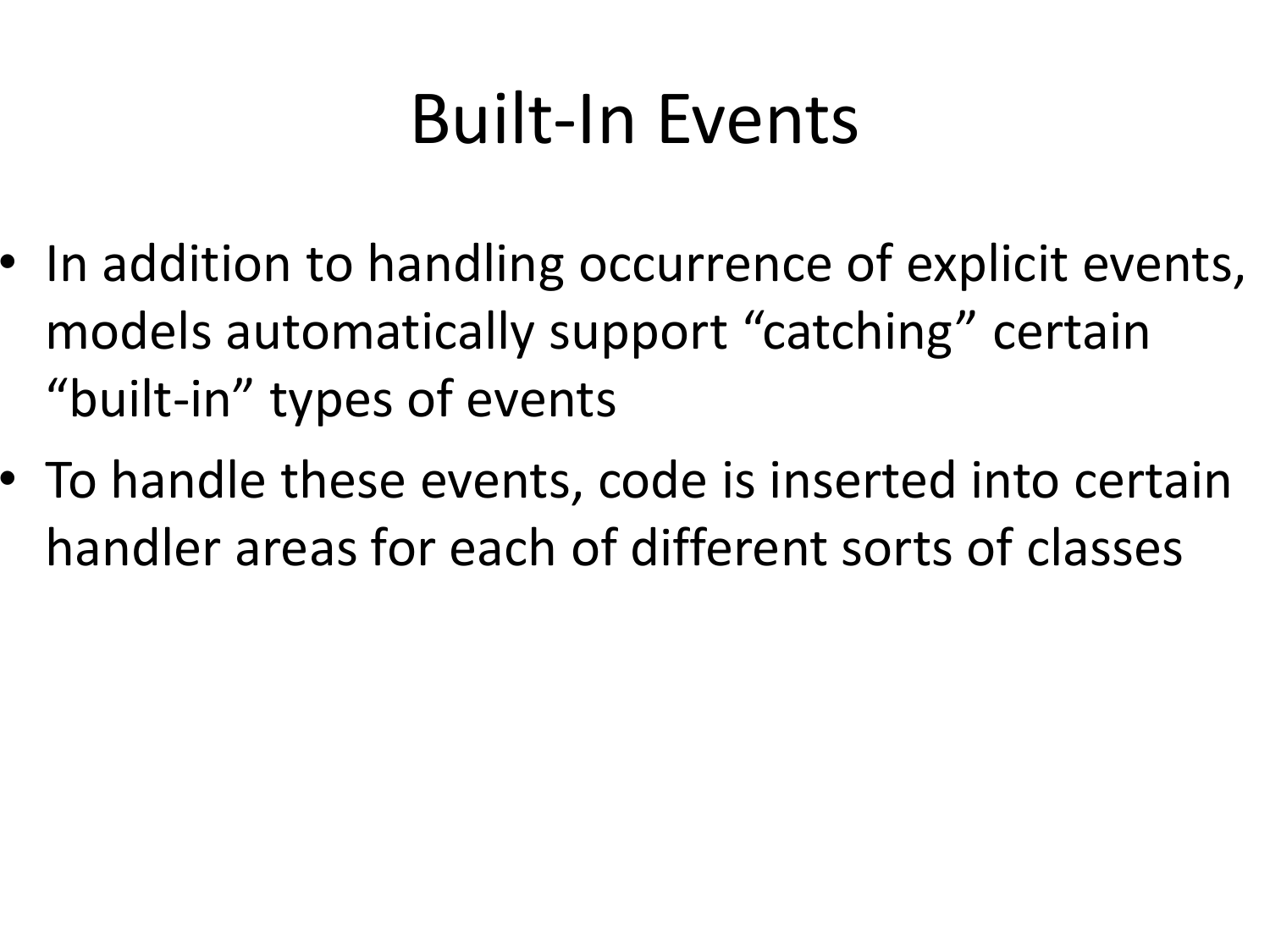### Example: Built-In Events (Agent 1)



Person - ActiveObjectClass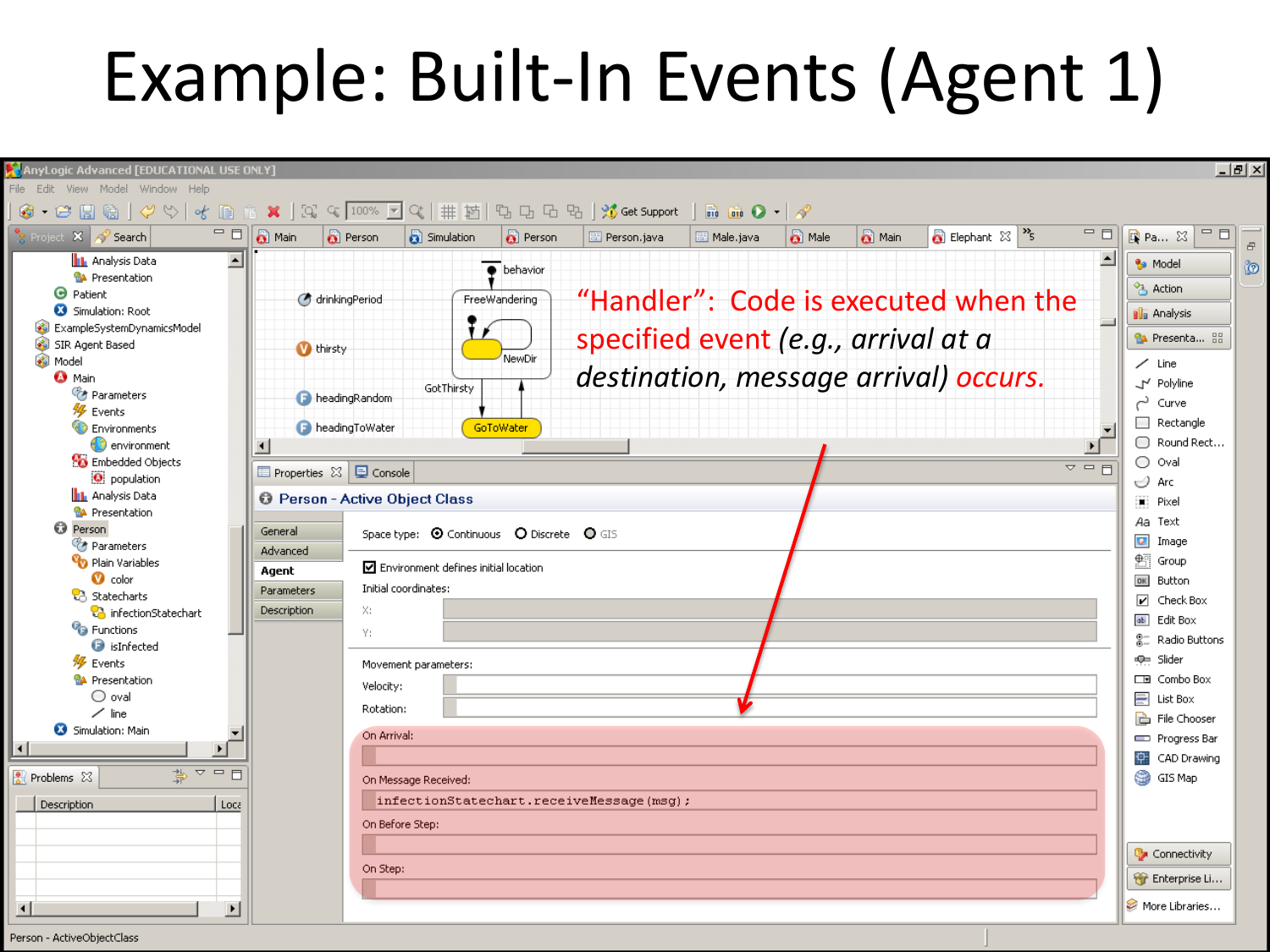### Example: Built-In Events (Agent 2)

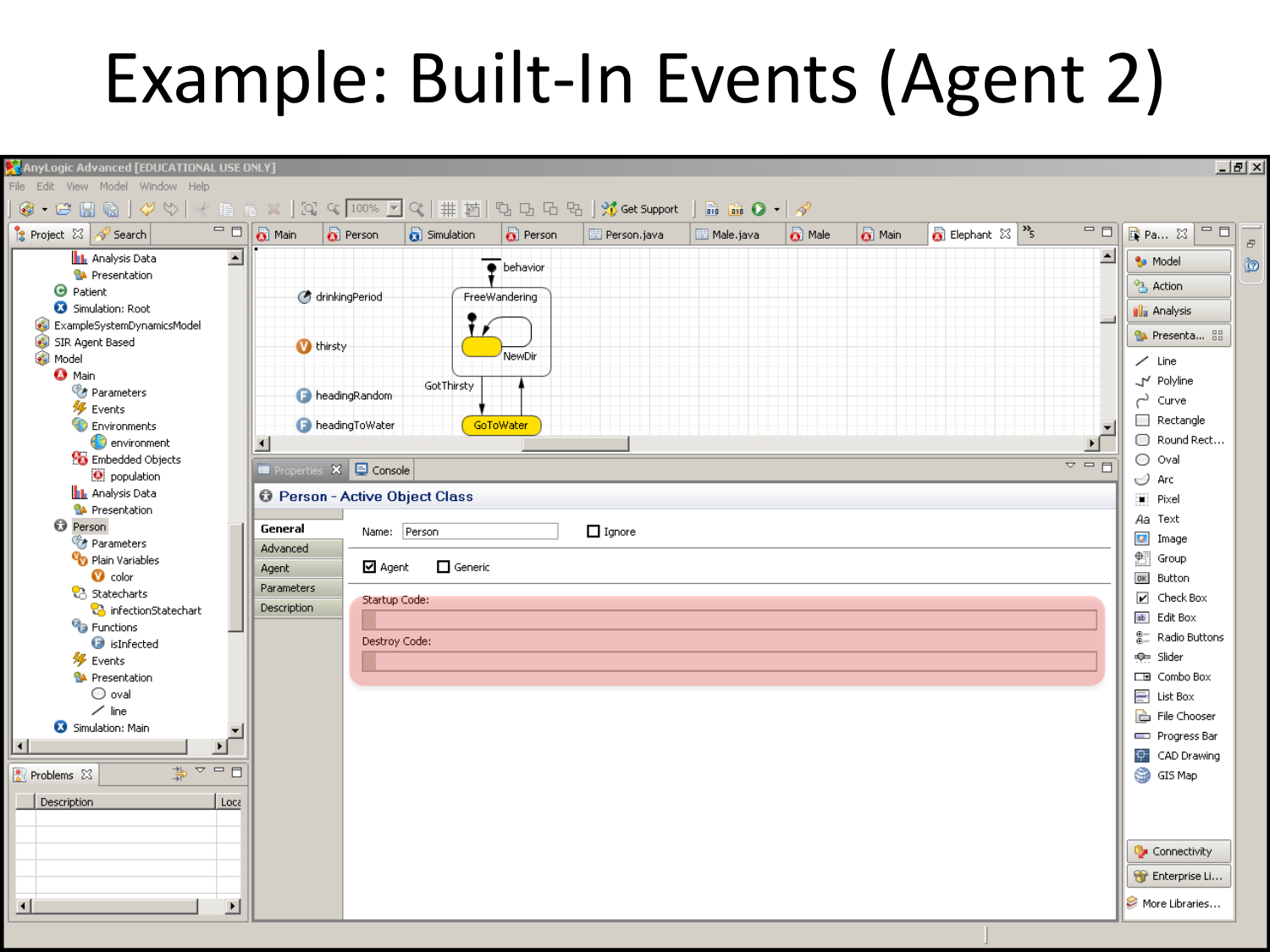#### Example: Built-In Events (Main)

| AnyLogic Advanced [EDUCATIONAL USE ONLY]                                                                                                                                                                                                                                                                                                                                                                                                                                                |                                               |                                         |            |                   |               |                                                          |               |        |                                                               |  |                               |                                    | <u>니리지</u>     |
|-----------------------------------------------------------------------------------------------------------------------------------------------------------------------------------------------------------------------------------------------------------------------------------------------------------------------------------------------------------------------------------------------------------------------------------------------------------------------------------------|-----------------------------------------------|-----------------------------------------|------------|-------------------|---------------|----------------------------------------------------------|---------------|--------|---------------------------------------------------------------|--|-------------------------------|------------------------------------|----------------|
| File Edit View Model Window Help                                                                                                                                                                                                                                                                                                                                                                                                                                                        |                                               |                                         |            |                   |               |                                                          |               |        |                                                               |  |                               |                                    |                |
| $\mathcal{S}\otimes\mathcal{S}$ of the red $\mathcal{S}$ of $\mathcal{S}\subseteq\mathcal{S}$ and $\mathcal{S}\subseteq\mathcal{S}$ and $\mathcal{S}\subseteq\mathcal{S}$ . Then $\mathcal{S}\subseteq\mathcal{S}$ and $\mathcal{S}\subseteq\mathcal{S}$ and $\mathcal{S}\subseteq\mathcal{S}$ and $\mathcal{S}\subseteq\mathcal{S}$ and $\mathcal{S}\subseteq\mathcal{S}$ and $\mathcal{S}\subseteq\mathcal{S}\subseteq\mathcal$<br>$\circledast \cdot \circledcirc$ in $\circledcirc$ |                                               |                                         |            |                   |               | $\frac{1}{\ln n}$ $\frac{1}{\ln n}$ $\frac{1}{\sqrt{2}}$ |               |        |                                                               |  |                               |                                    |                |
| Project & <b>P</b> Search                                                                                                                                                                                                                                                                                                                                                                                                                                                               | $=$ $\Box$ Main                               | <b>O</b> Person                         | Simulation | <b>a</b> Person   | 图 Person.java | 图 Male.java                                              | <b>a</b> Male | a Main | $\bullet$ Elephant $\[\mathbb{X}\]$ <sup>2</sup> <sub>5</sub> |  | $=$ $E$                       | $\blacksquare$<br>国 Pa 83          | $\bar{\sigma}$ |
| $\overline{\phantom{0}}$<br><b>IL</b> Analysis Data                                                                                                                                                                                                                                                                                                                                                                                                                                     |                                               |                                         |            | <b>+</b> behavior |               |                                                          |               |        |                                                               |  | $\blacktriangle$              | <b>Be</b> Model                    | O              |
| <b>BA</b> Presentation<br><b>B</b> Patient                                                                                                                                                                                                                                                                                                                                                                                                                                              |                                               |                                         |            |                   |               |                                                          |               |        |                                                               |  |                               | <sup>2</sup> Action                |                |
| Simulation: Root                                                                                                                                                                                                                                                                                                                                                                                                                                                                        | drinkingPeriod<br>FreeWandering               |                                         |            |                   |               |                                                          |               |        |                                                               |  |                               | <b>Big</b> Analysis                |                |
| ExampleSystemDynamicsModel                                                                                                                                                                                                                                                                                                                                                                                                                                                              |                                               |                                         |            |                   |               |                                                          |               |        |                                                               |  |                               |                                    |                |
| SIR Agent Based                                                                                                                                                                                                                                                                                                                                                                                                                                                                         |                                               | <b>W</b> thirsty                        |            |                   |               |                                                          |               |        |                                                               |  |                               | <b>RA</b> Presenta 88              |                |
| <b>S</b> Model                                                                                                                                                                                                                                                                                                                                                                                                                                                                          |                                               |                                         |            | NewDir            |               |                                                          |               |        |                                                               |  |                               | $\angle$ Line                      |                |
| <b>O</b> Main                                                                                                                                                                                                                                                                                                                                                                                                                                                                           |                                               |                                         | GotThirsty |                   |               |                                                          |               |        |                                                               |  |                               | J <sup>V</sup> Polyline            |                |
| <b><i>C</i></b> Parameters                                                                                                                                                                                                                                                                                                                                                                                                                                                              |                                               | headingRandom                           |            |                   |               |                                                          |               |        |                                                               |  |                               | Curve <sup>(م</sup>                |                |
| <b>IZ</b> Events                                                                                                                                                                                                                                                                                                                                                                                                                                                                        |                                               |                                         |            |                   |               |                                                          |               |        |                                                               |  |                               | Rectangle                          |                |
| <b>C</b> Environments<br><b>C</b> environment                                                                                                                                                                                                                                                                                                                                                                                                                                           | headingToWater<br>GoToWater<br>$\blacksquare$ |                                         |            |                   |               |                                                          |               |        |                                                               |  | Round Rect                    |                                    |                |
| <b>Co</b> Embedded Objects                                                                                                                                                                                                                                                                                                                                                                                                                                                              |                                               |                                         |            |                   |               |                                                          |               |        |                                                               |  |                               | $\bigcirc$ oval                    |                |
| <b>O</b> population                                                                                                                                                                                                                                                                                                                                                                                                                                                                     |                                               | <b>III</b> Properties $X \Big $ Console |            |                   |               |                                                          |               |        |                                                               |  | $\overline{v} = \overline{h}$ | $\bigcup$ Arc                      |                |
| <b>IL</b> Analysis Data                                                                                                                                                                                                                                                                                                                                                                                                                                                                 |                                               | <b>O</b> Main - Active Object Class     |            |                   |               |                                                          |               |        |                                                               |  |                               | <b>E</b> Pixel                     |                |
| <b>RA</b> Presentation                                                                                                                                                                                                                                                                                                                                                                                                                                                                  |                                               |                                         |            |                   |               |                                                          |               |        |                                                               |  |                               | Aa Text                            |                |
| <b>O</b> Person                                                                                                                                                                                                                                                                                                                                                                                                                                                                         | General                                       | Name: Main                              |            |                   | $\Box$ Ignore |                                                          |               |        |                                                               |  |                               | <b>D</b> Image                     |                |
| Parameters                                                                                                                                                                                                                                                                                                                                                                                                                                                                              | <b>Advanced</b>                               |                                         |            |                   |               |                                                          |               |        |                                                               |  |                               | <sup>中</sup> Group                 |                |
| <sup>O</sup> D Plain Variables<br>$\bullet$ color                                                                                                                                                                                                                                                                                                                                                                                                                                       | $\Box$ Generic<br>$\Box$ Agent<br>Agent       |                                         |            |                   |               |                                                          |               |        |                                                               |  |                               |                                    |                |
| <sup>2</sup> Statecharts                                                                                                                                                                                                                                                                                                                                                                                                                                                                | Parameters                                    |                                         |            |                   |               |                                                          |               |        |                                                               |  |                               | OK Button                          |                |
| <b>B</b> infectionStatechart                                                                                                                                                                                                                                                                                                                                                                                                                                                            | Startup Code:<br><b>Description</b>           |                                         |            |                   |               |                                                          |               |        |                                                               |  | $\nabla$ Check Box            |                                    |                |
| <sup>C</sup> <sub>D</sub> Functions                                                                                                                                                                                                                                                                                                                                                                                                                                                     | environment.deliverToRandom("Infection");     |                                         |            |                   |               |                                                          |               |        |                                                               |  | ab Edit Box                   |                                    |                |
| isInfected                                                                                                                                                                                                                                                                                                                                                                                                                                                                              |                                               | Destroy Code:                           |            |                   |               |                                                          |               |        |                                                               |  |                               | 8 <sup>™</sup> Radio Buttons       |                |
| <b>I</b> Events                                                                                                                                                                                                                                                                                                                                                                                                                                                                         |                                               |                                         |            |                   |               |                                                          |               |        |                                                               |  | <b>ID</b> Slider              |                                    |                |
| <b>RA</b> Presentation                                                                                                                                                                                                                                                                                                                                                                                                                                                                  |                                               |                                         |            |                   |               |                                                          |               |        |                                                               |  |                               | $\Box$ Combo Box                   |                |
| $\bigcirc$ oval                                                                                                                                                                                                                                                                                                                                                                                                                                                                         |                                               |                                         |            |                   |               |                                                          |               |        |                                                               |  |                               | $\frac{1}{2}$ List Box             |                |
| $\angle$ line<br>Simulation: Main                                                                                                                                                                                                                                                                                                                                                                                                                                                       |                                               |                                         |            |                   |               |                                                          |               |        |                                                               |  |                               | File Chooser                       |                |
| ⊣∣                                                                                                                                                                                                                                                                                                                                                                                                                                                                                      |                                               |                                         |            |                   |               |                                                          |               |        |                                                               |  |                               | Progress Bar                       |                |
|                                                                                                                                                                                                                                                                                                                                                                                                                                                                                         |                                               |                                         |            |                   |               |                                                          |               |        |                                                               |  |                               | [編 CAD Drawing                     |                |
| $\frac{1}{\sqrt{2}}$ $\sim$ $\frac{1}{\sqrt{2}}$<br>Problems 23                                                                                                                                                                                                                                                                                                                                                                                                                         |                                               |                                         |            |                   |               |                                                          |               |        |                                                               |  |                               | <b>S</b> GIS Map                   |                |
| Description<br>Loca                                                                                                                                                                                                                                                                                                                                                                                                                                                                     |                                               |                                         |            |                   |               |                                                          |               |        |                                                               |  |                               |                                    |                |
|                                                                                                                                                                                                                                                                                                                                                                                                                                                                                         |                                               |                                         |            |                   |               |                                                          |               |        |                                                               |  |                               |                                    |                |
|                                                                                                                                                                                                                                                                                                                                                                                                                                                                                         |                                               |                                         |            |                   |               |                                                          |               |        |                                                               |  |                               |                                    |                |
|                                                                                                                                                                                                                                                                                                                                                                                                                                                                                         |                                               |                                         |            |                   |               |                                                          |               |        |                                                               |  |                               | <b>Q</b> <sup>n</sup> Connectivity |                |
|                                                                                                                                                                                                                                                                                                                                                                                                                                                                                         |                                               |                                         |            |                   |               |                                                          |               |        |                                                               |  |                               | <sup>1</sup> Enterprise Li         |                |
|                                                                                                                                                                                                                                                                                                                                                                                                                                                                                         |                                               |                                         |            |                   |               |                                                          |               |        |                                                               |  |                               |                                    |                |
| $\left  \cdot \right $<br>$\blacktriangleright$                                                                                                                                                                                                                                                                                                                                                                                                                                         |                                               |                                         |            |                   |               |                                                          |               |        |                                                               |  |                               | More Libraries                     |                |
|                                                                                                                                                                                                                                                                                                                                                                                                                                                                                         |                                               |                                         |            |                   |               |                                                          |               |        |                                                               |  |                               |                                    |                |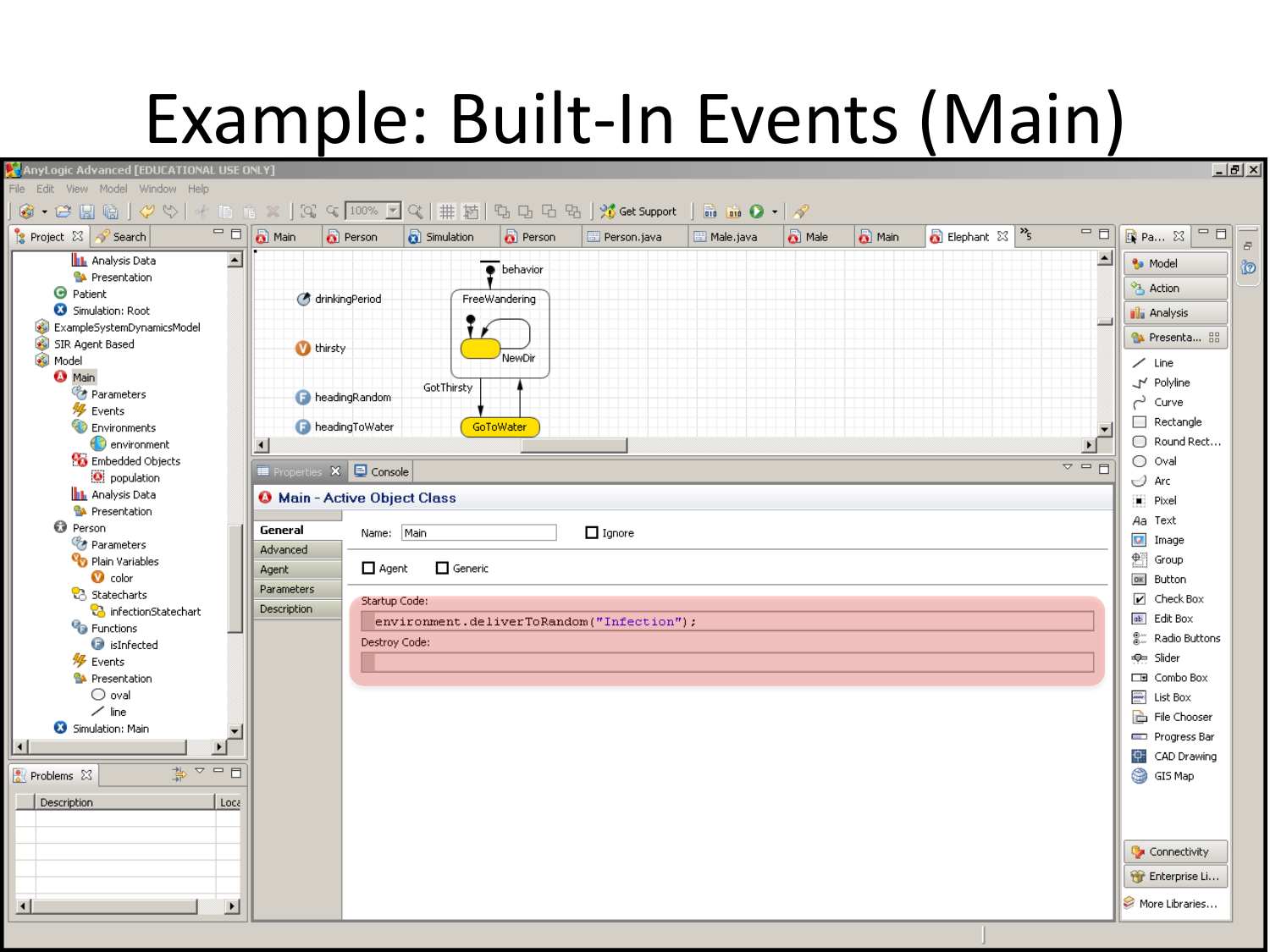### Types in Java

- Types tell you the class of values from which a variable is drawn
- In Java we specify types for
	- Parameters
	- Variables
	- Return values
	- Class Fields
- Typically, we encode information described by elements of one or more different types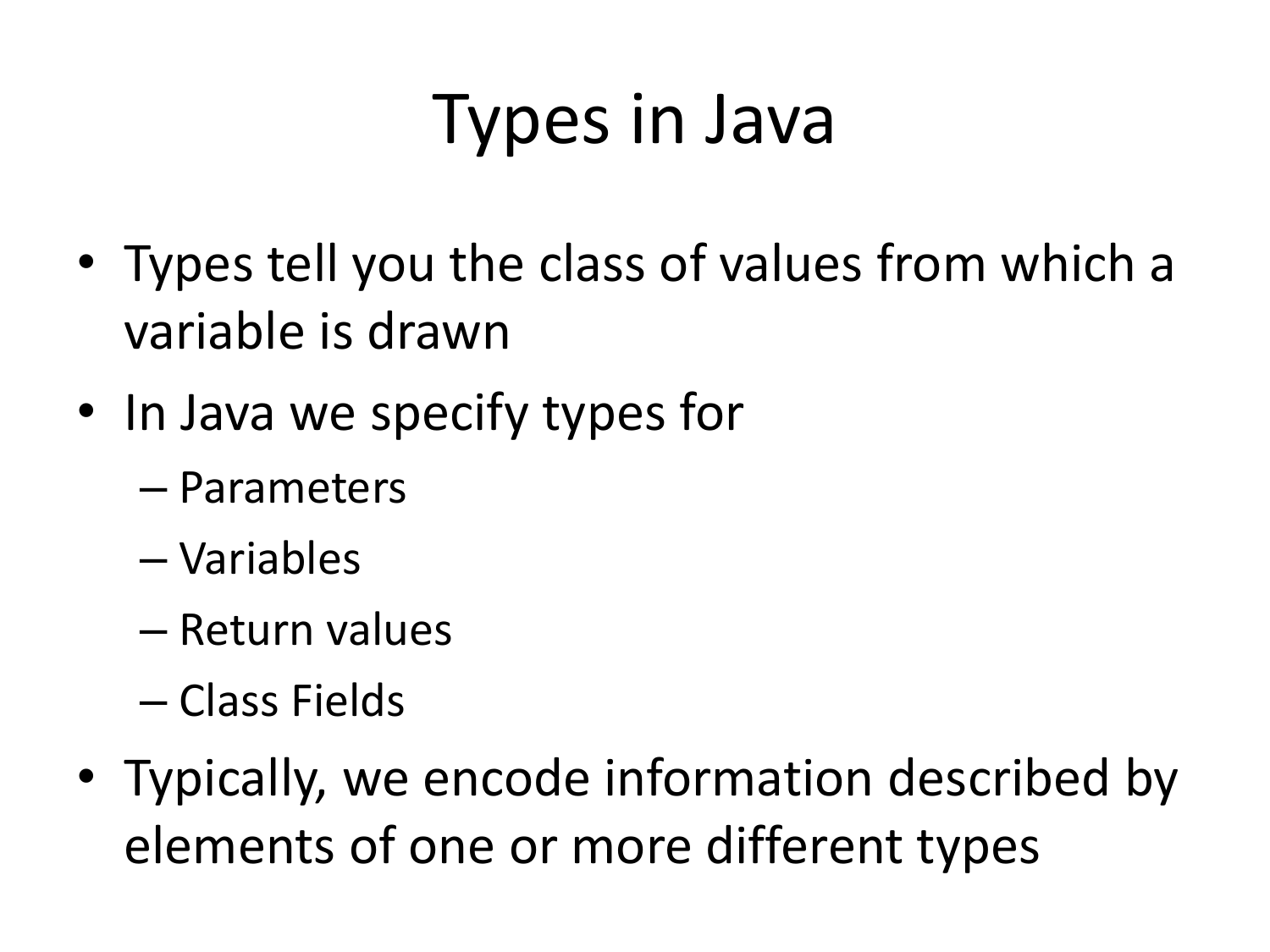## Types & Legal Operations

- For a given type, only certain "operators" can be used e.g.
	- e.g. a double precision value can be divided, multiplied, turned into a String etc.
	- A boolean can be tested for truthhood, turned into a String, etc.
	- A (reference to a) string can be used to
		- Extract prefixes or suffixes, find the length, concatenated, etc.
	- An enum's values can be turned turned into a String, converted to integer, etc.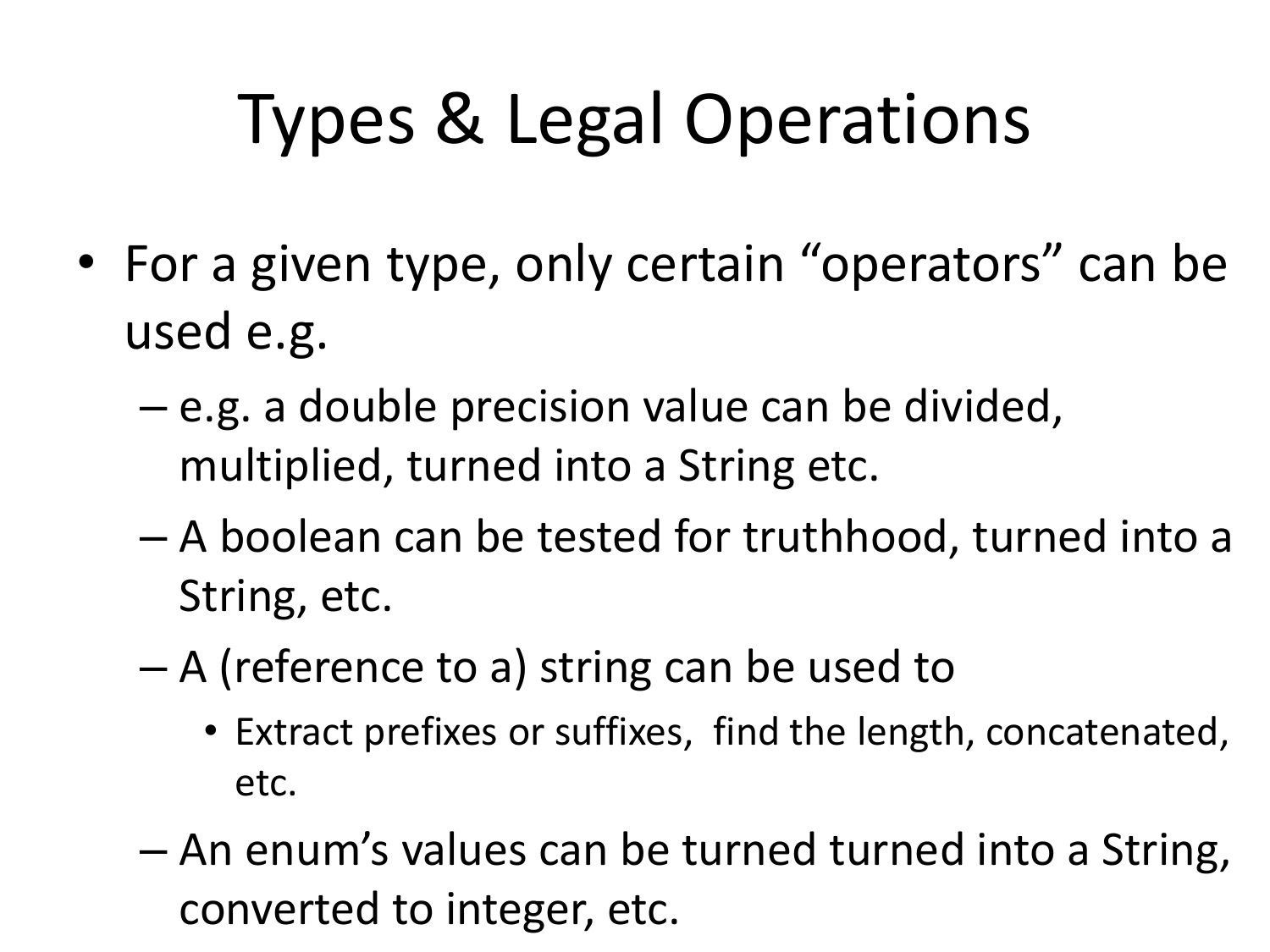## Java Primitive Types

- These are built-in to the Java language
- Primitive types in Java are the following
	- boolean
	- double
	- short (small integer)
	- int
	- char
	- byte
	- long
	- float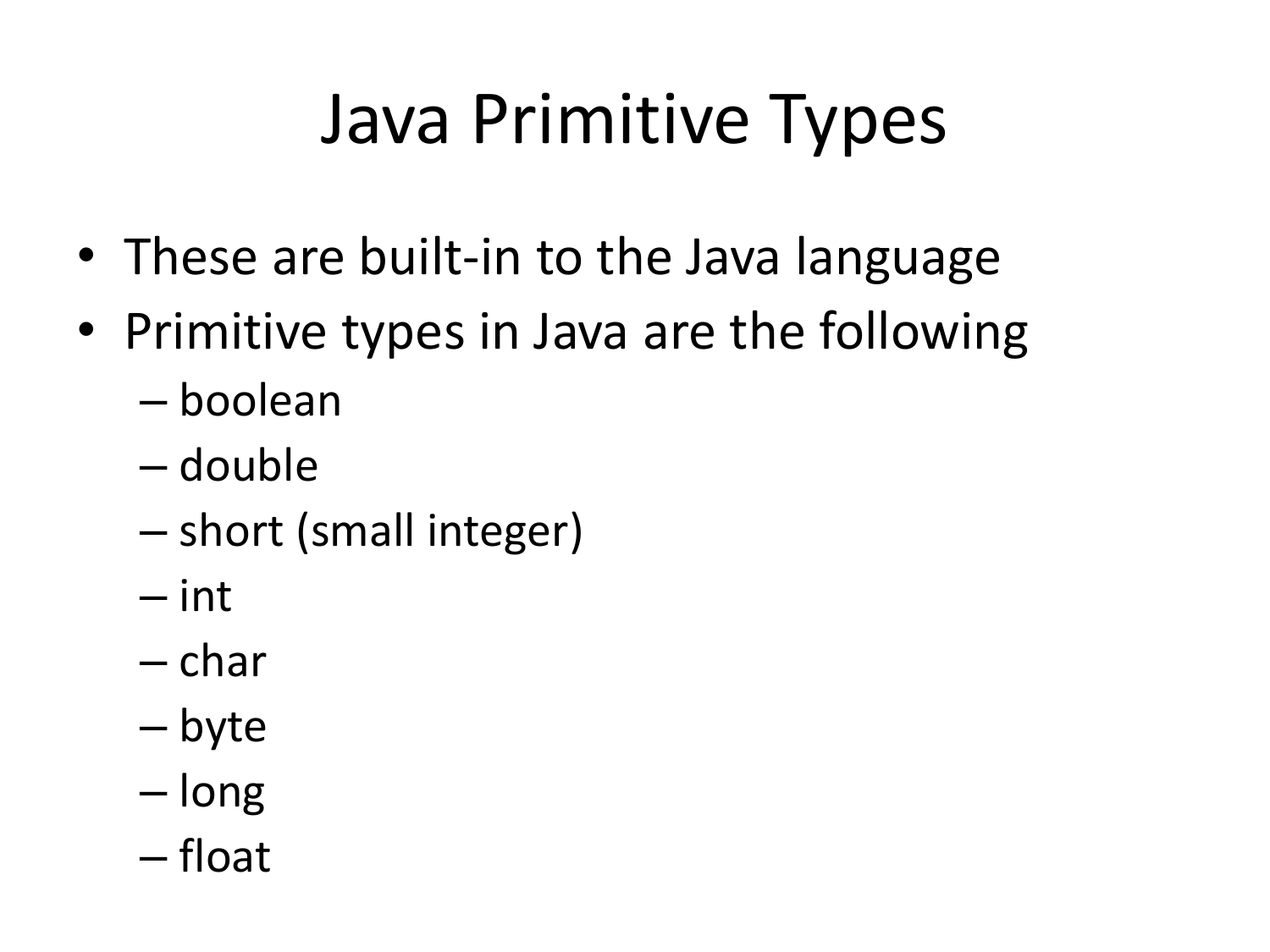### Non-Primitive Types

- Most types we used are not primitive types
- These are defined either
	- In our code
	- In the standard Java libraries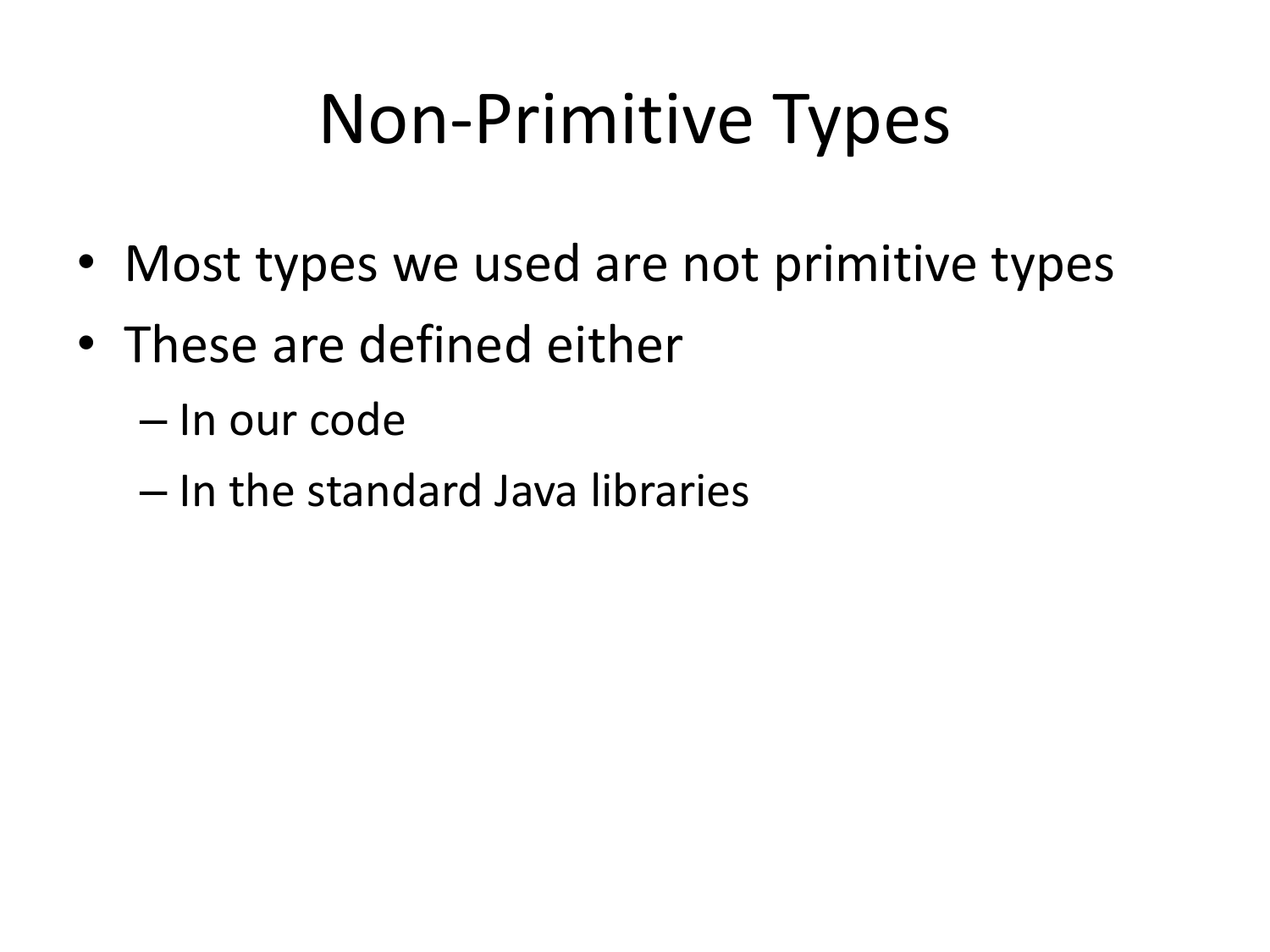# Why Types?

- Like specifying dimensions for an object (e.g. L, L<sup>3</sup>/T), specifying types lets us
	- Know what we're dealing with (so we know what to do with it)
	- Avoid making a silly mistake
		- e.g. attempting to divide a number by a (reference to) a Person
		- Absent types, it is likely that these mistakes wouldn't be identified until runtime
			- If we don't happen to test that portion of the program, we won't be aware of the error
		- With types, we can discover these errors when we are building the program -- during our "Build"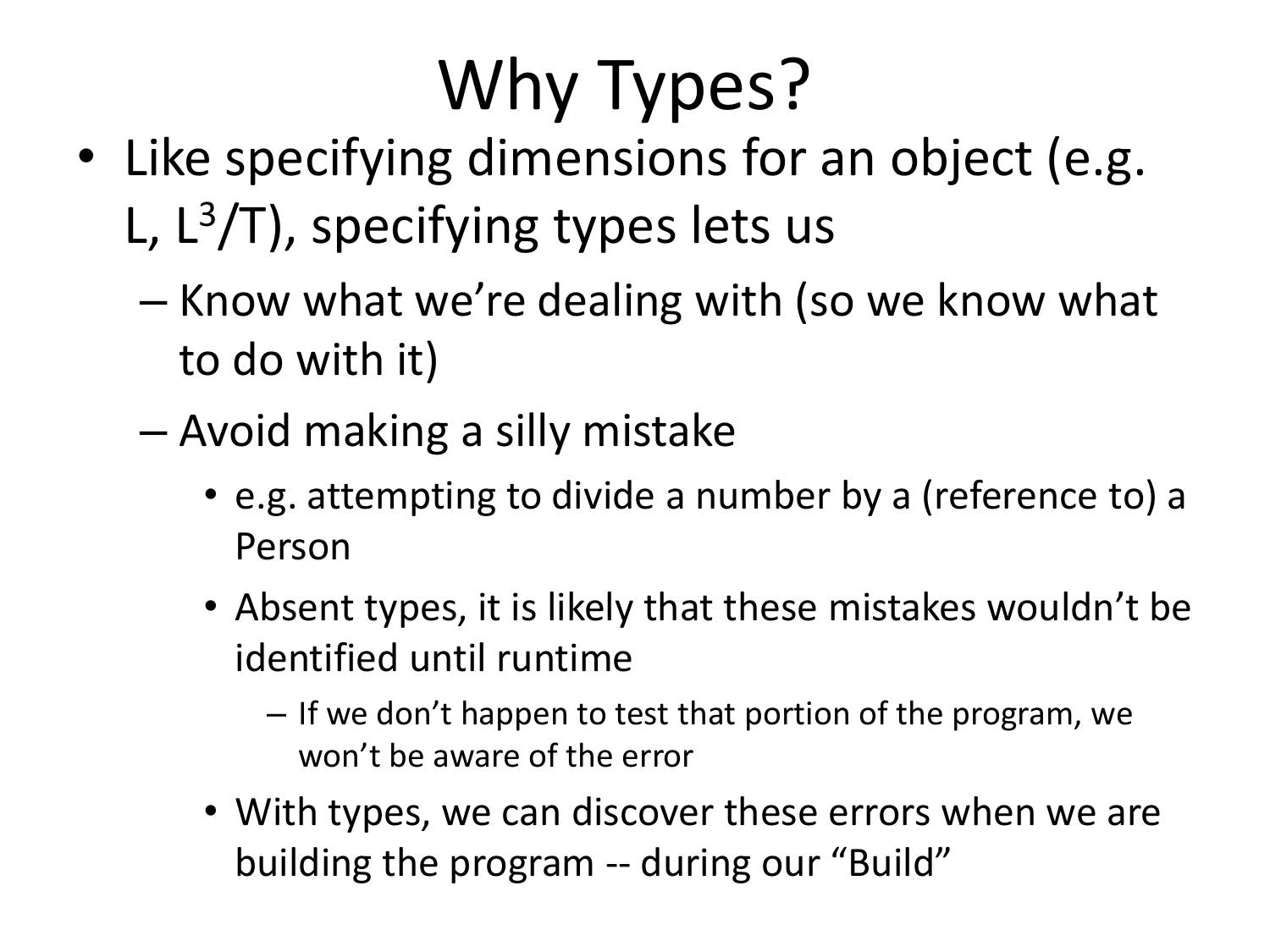# Type Coercion ("Casting"): Why

- Sometimes we have something that is a member of one type, but that can be logically converted to another type
- Examples:
	- We have a double-precision value and we wish to convert it instead to an integer (by dropping fractional component)
	- We have an integer (or a double, char, boolean, etc.) and wish to convert it to a string
	- (Subtyping) We have an ActiveObject that we know is a Person and wish to treat it as a Person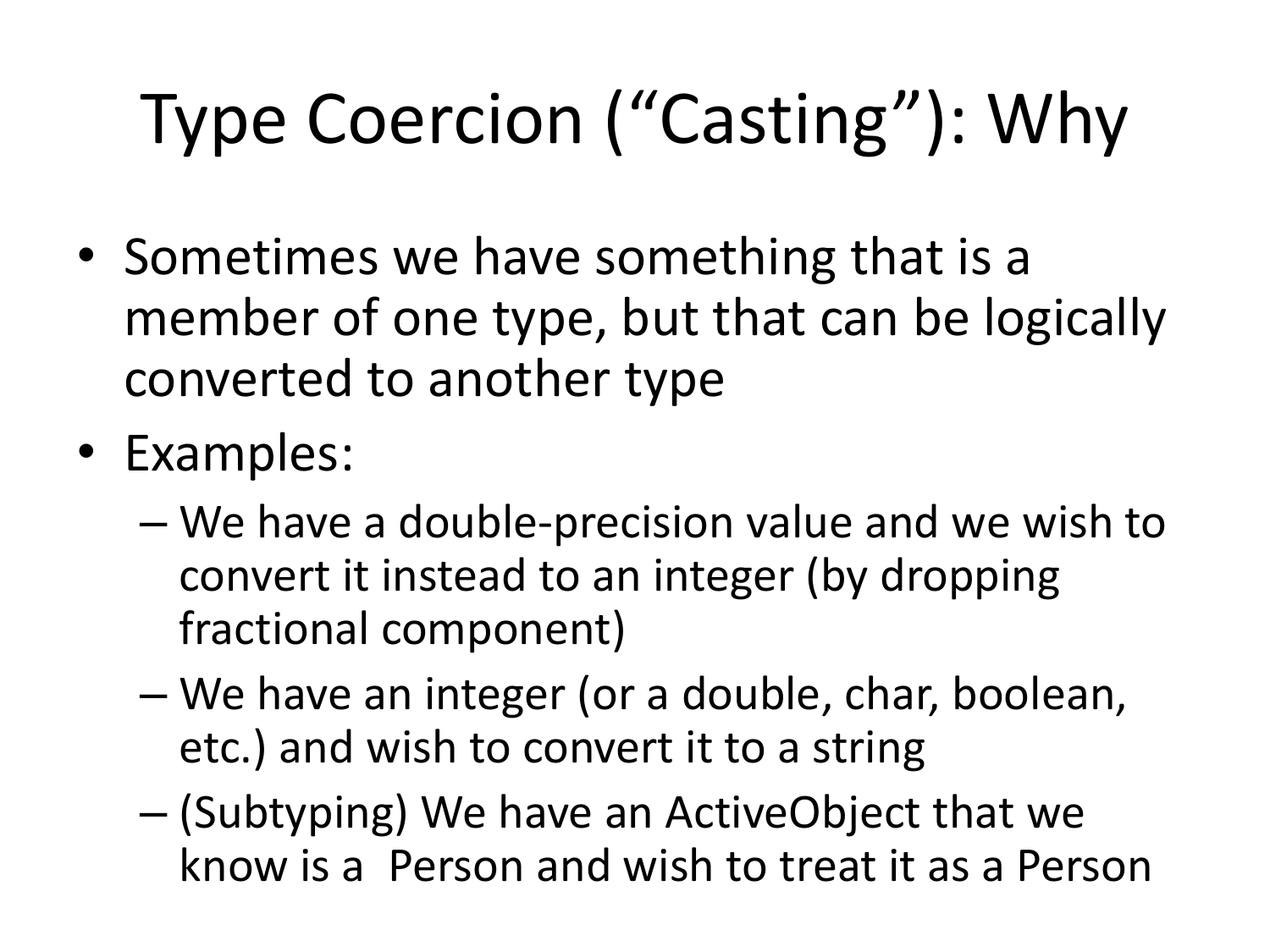## Type Coercion ("Casting"): How

- To "cast" a value *v* in one type to another type, the following syntax is used (TargetType) v
- Examples:

traceln((String) age)

((Female) item).stateChart.isStateActive(Pregnant)  $((int) age) + 1$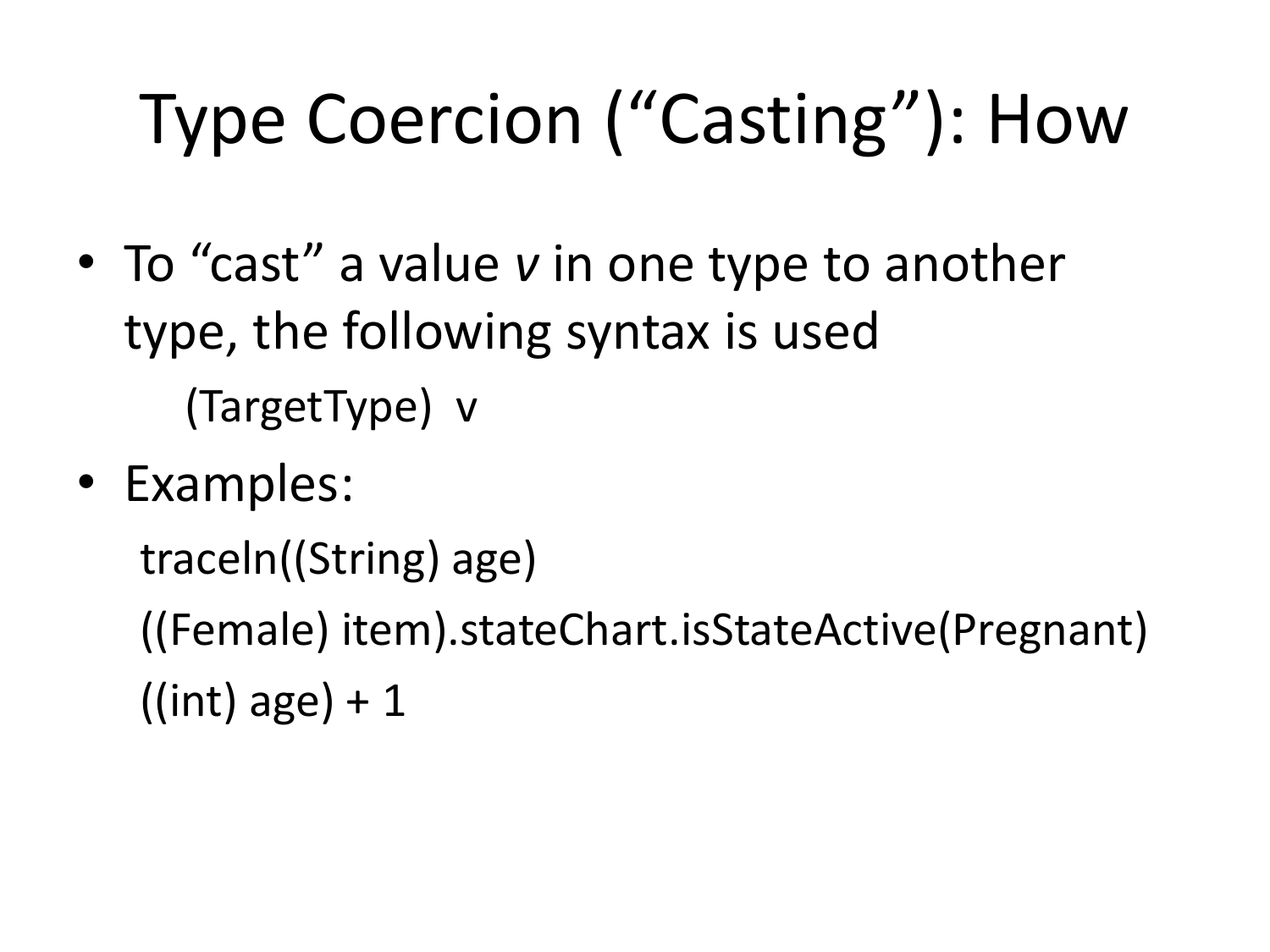### Parameterized Types

- Sometimes a type (A) is defined in terms of another type "(B)
	- This allows the definition of A to take & give back information specific to type B
		- e.g. methods take an A as a "parameter", or return a B, etc.
- Common example: Collections depending on the type of their content
- We say that the type A is "parameterized by" type B
- We can describe such "Parameterized Types" using Java "Generics"
	- Syntax used: A<B>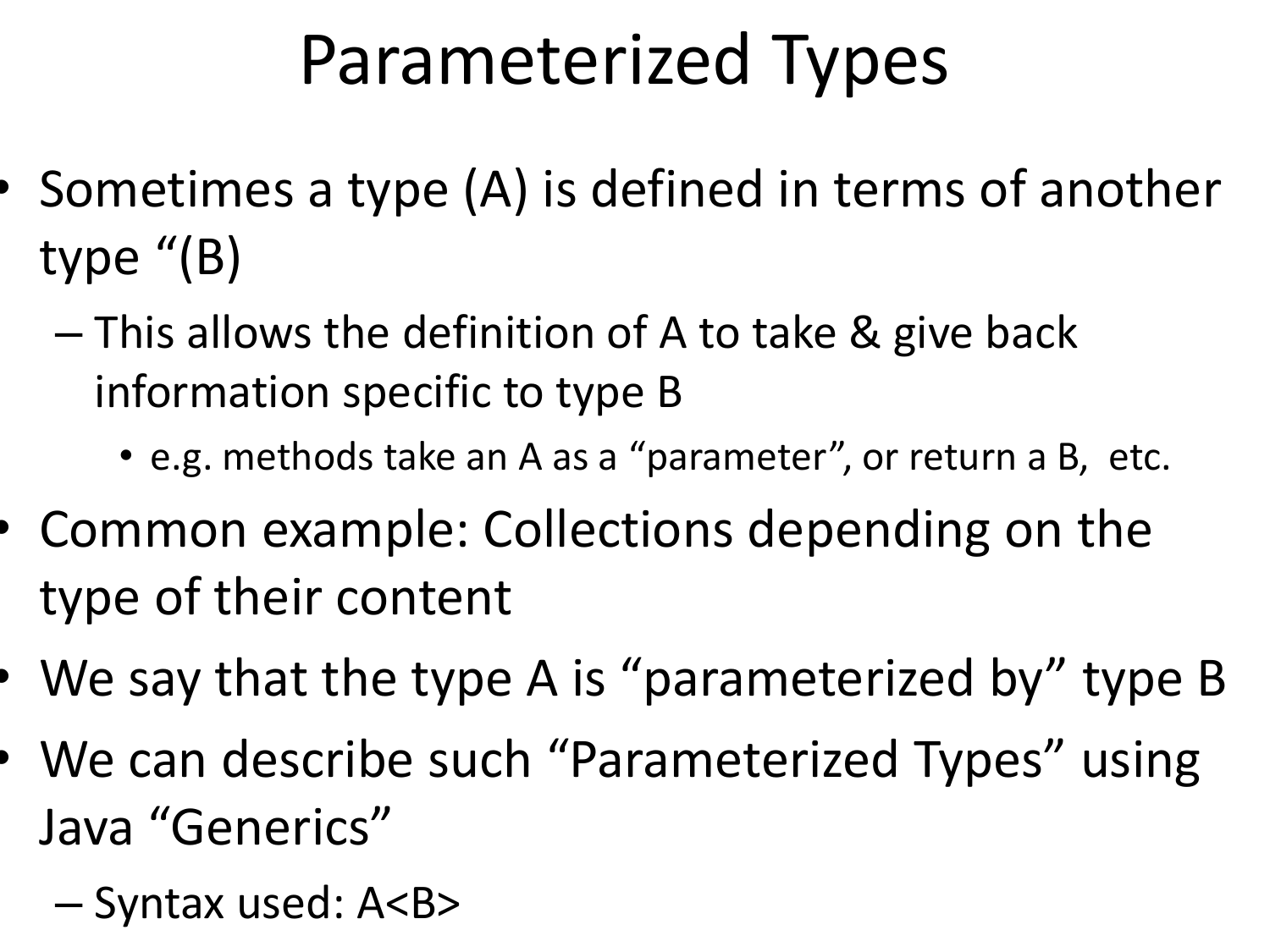#### Examples of Parameterized Type (Generics)

- A resource pool depending on what resources are included (ResourcePool<MyResourceUnit>)
- An "array list" (like an extensible vector) depending on the type of the elements (ArrayList<Person>)
- Hypothetical: A Pair defined in terms of the first and second element

– Pair< String, Double>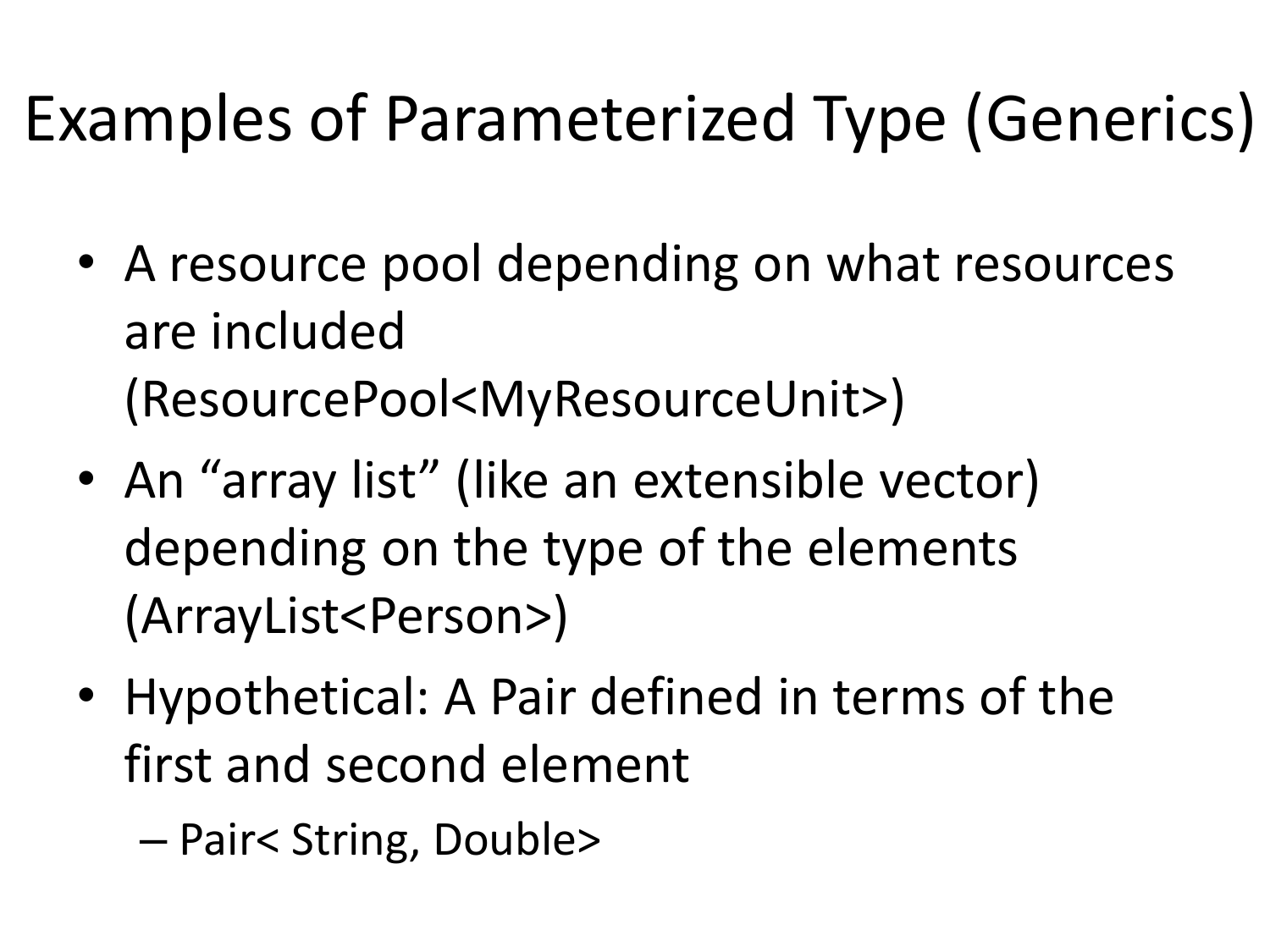# Example of a Parameterized Type

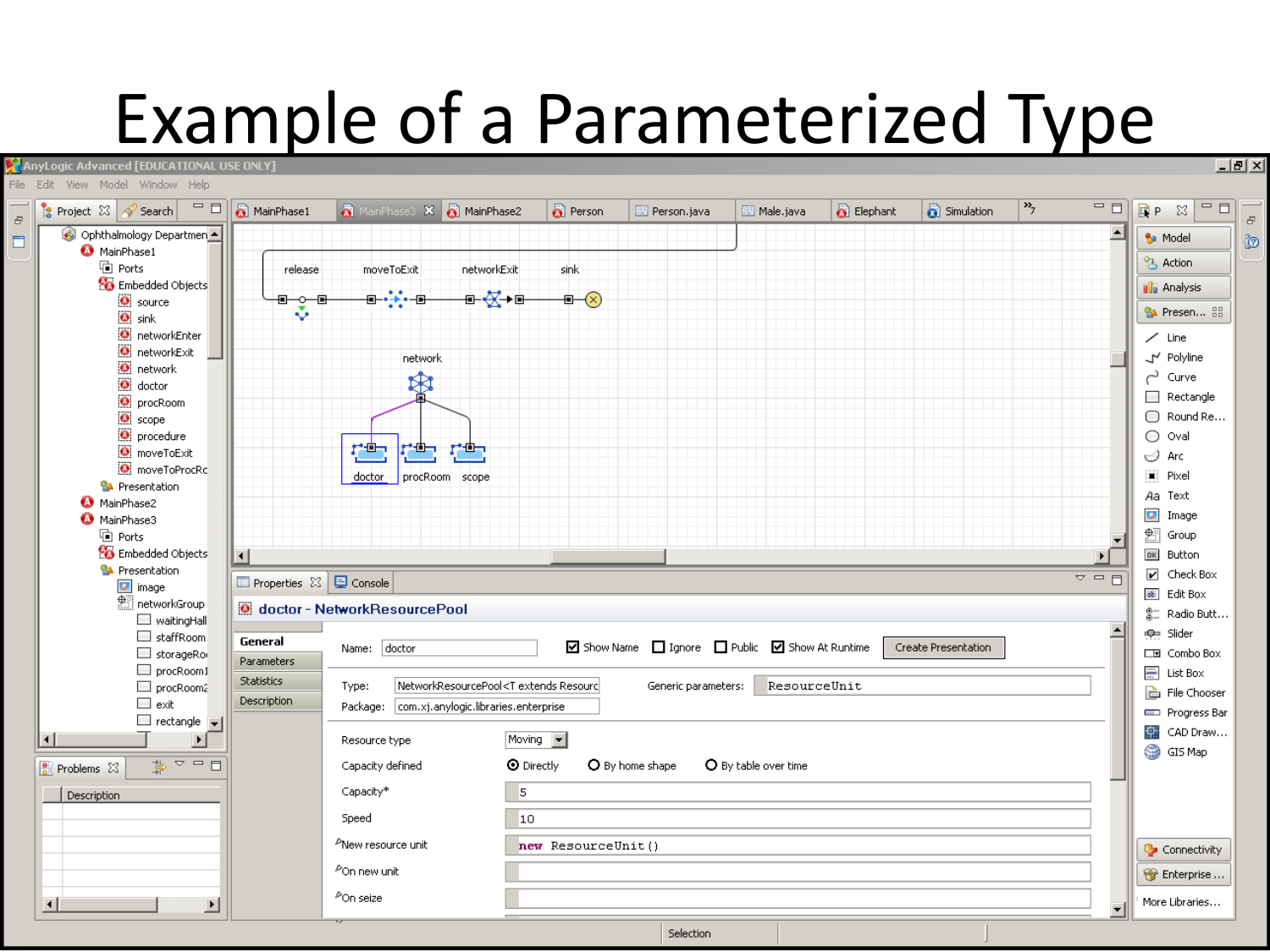### Enums: Why

- Often we desire in our models to encode categorical information
- We can certainly encode such information using integers (or shorts, etc.)

 $-$  e.g.

- Male=0, Female=1
- Province: NL=0,NB=1,PEI=2,QC=3,etc.
- Example using variables int sex int province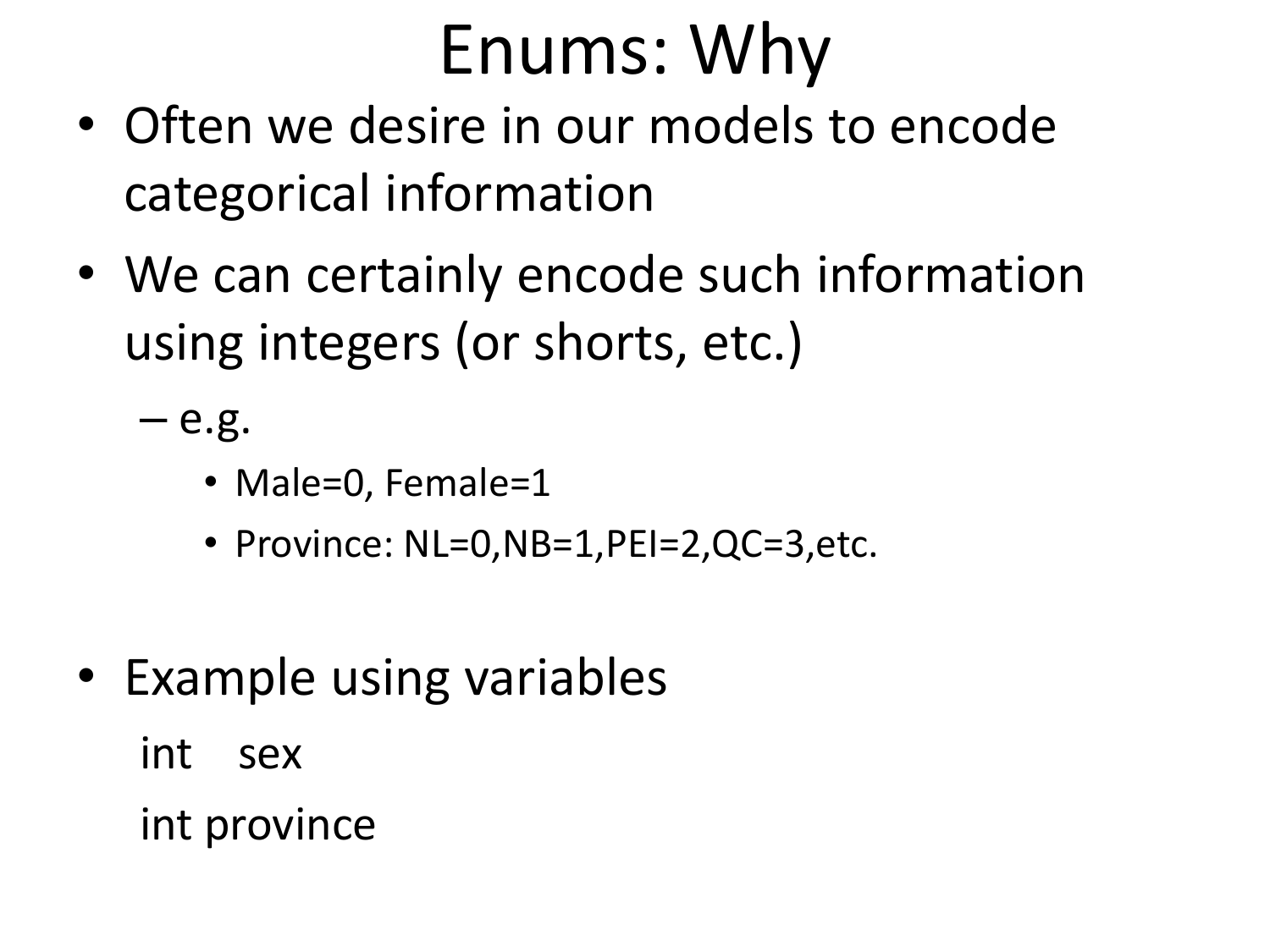## Problem: This is fragile

– We could easily mistake a value "0" as encoding either Males or Newfoundland/Labrador

 $-$  e.g.

- Reversing order of parameters given to a method, or entered into a file
- Assigning value for one to another, due to a poorly named values
- e.g.

sex=province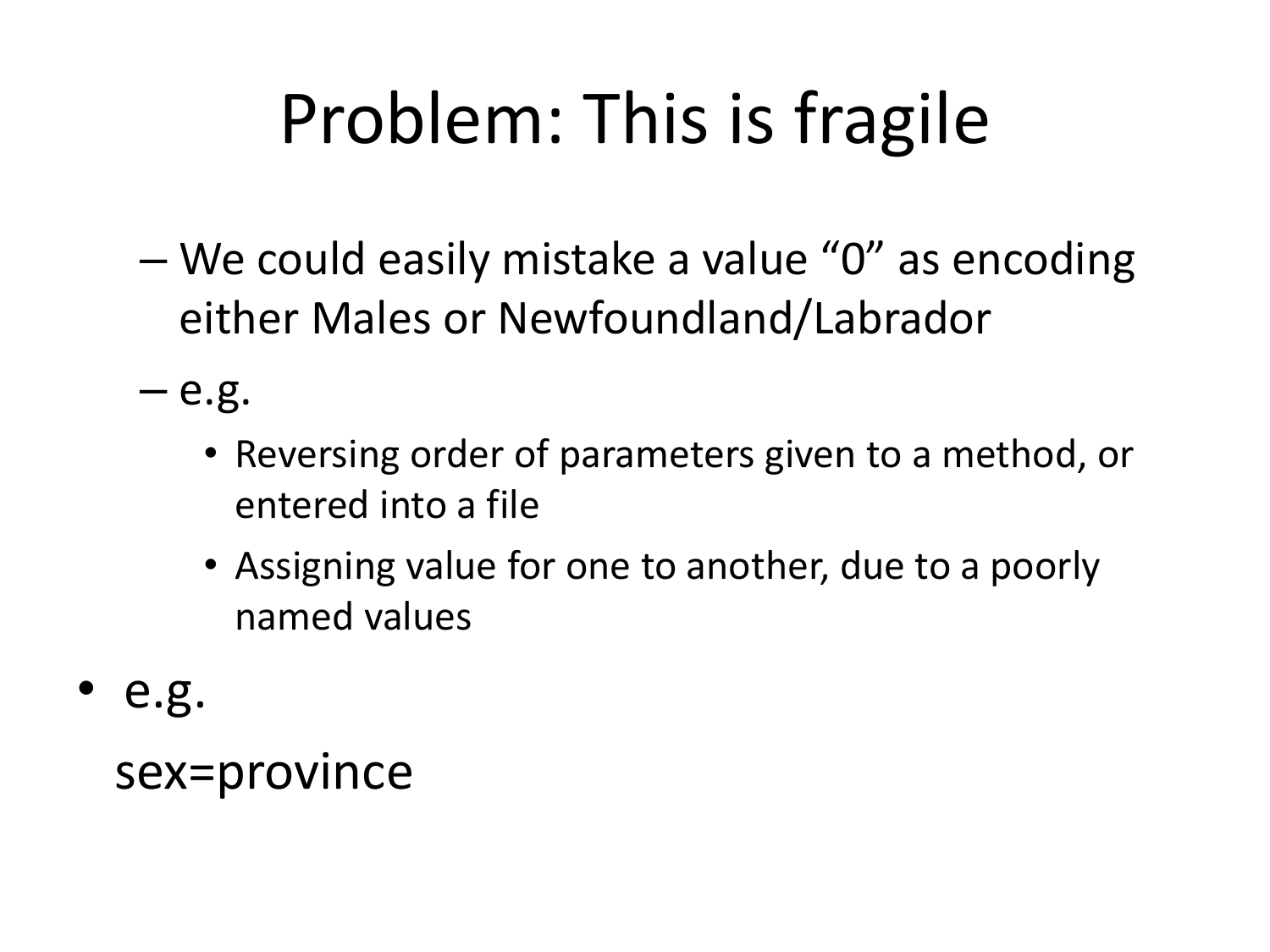#### Enums in Java

- Enums let us
	- Give names to such information
	- Refer to the names in our code
	- Convert the names (where necessary) into their associated values
	- Compare names
	- Define operations on names